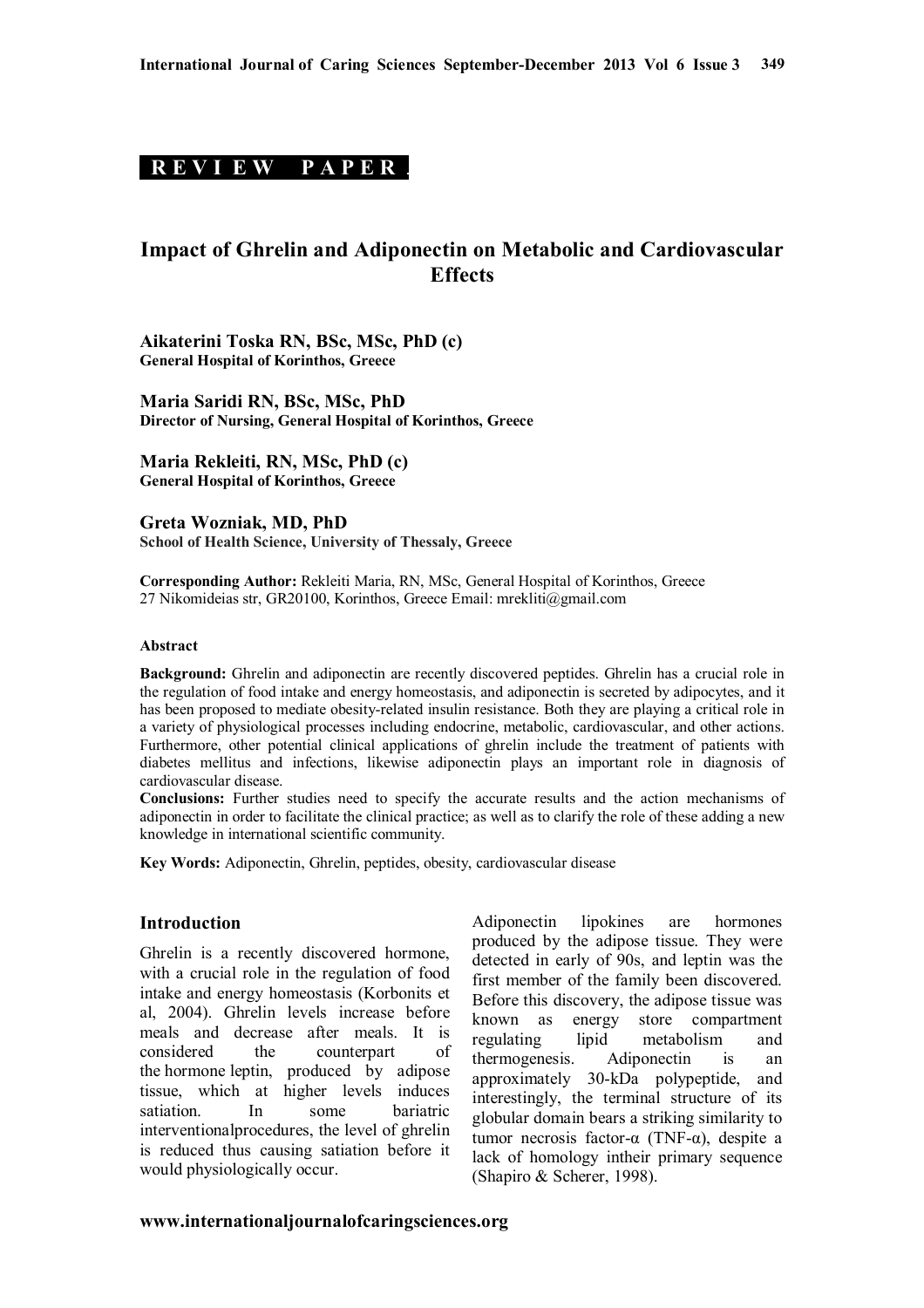After briefly reviewing the physiologically relevant effects of the two adipose tissue mediators we focused on the potential mediating mechanisms with pathophysiological importance on metabolic and cardiovascular disease initiation and progression.

### **Ghrelin**

Few peptide hormones have attracted as much attention as ghrelin, the natural secretagogue for growth hormone (GH) identified by Kojima et al in 1999, resulting >4000 PubMed citations over the last ten years (Kojima et al, 1999). It was initially observed that ghrelin could stimulate feeding in mammals, and may have clinical implications on the development of antiobesity drugs. Subsequent studies revealed the complexity of the ghrelin modulated mechanisms including the differential physiological effects of the three peptide products of the ghrelin gene: ghrelin*,*  which is peri-translationally modified via acylation with the octanoic acid; des-acyl ghrelin(molecule not-acylatedor orphan from its fatty acid residue); andobestatin*,* another bioactive peptide derived from the preproghrelin precursor (Fetissov et al, 2010).

Ghrelin is abundantly synthesized by specialized mucosal cells in the stomach accounting for about 80% of the serum ghrelin production in rats and for 65% in humans. Some ghrelin producing cells are also found in lower parts of the gastrointestinal (GI) tract, where ghrelin expression could be up-regulated in special circumstances (e.g. after gastrectomy). Low circulating levelsof ghrelin are associated with obesity, insulin resistance and diabetes mellitus type 2 (Sakata et al, 2010; Veldhuis & Bowers, 2010).

Most importantly, it has beenpostulatedthat beyondstimulation of growth hormone (GH) secretion and increased feeding, ghrelin has multiple biological effects. Over these functions, ghrelin was found to regulate gastrointestinal motility, sensory functions, reproduction, psychical sphere, glucose metabolism, cardiovascular system and kidneyfunction (Meyer, 2010; Schwandt et al, 2010).

### **Adiponectin**

Adiponectin or liponectine was detected in 1995, by four independent research teams (Badman & Flier, 2007). It was determined initially in mice as a protein expressed in 3Τ3-L1 adipose cell-line, and lateron as an exclusive product of the adipocytes' gene apM1 (Maeda et al, 1996; Asmundsdottir et al, 2002). Adiponectin is a molecular weight 30 kDa protein which is produced elusively in white adipose tissue, although some reports describe also its expression in grey matter adipose tissue in T37i cellular line (Roilides et al, 2004).The molecule of human adiponectin consists of 247 aminoacid residues. Each unilateral of adiponectin, presents 4 distinct regionsin a row: the amino-terminal end of protein, a variable region, the region with sequence proportional to collagen and the terminal end of spherical carboxyl (Berg et al, 2002; Pajvani et al, 2003).

The structure of adiponectin receptors was recently detected and both its isomers were determined. The first adiponectin's receptor (AdipoR1) is mainly expressed in lineate muscles, whereas its second receptor (AdipoR2) is mainly expressed in the liver (Krcmery & Barnes, 2002).

Adiponectin acts via connection of its molecule with the special adiponectin receptors on cells surface in the main target organs: muscles, liver and vessels (Chandran et al, 2003). The most important adiponectin functions so far, are reflected through its antiatherogenetic, anti-inflammatory and tissue insulinsensitizing action (Torres et al, 2005).

As concerns the anti-inflammatory effect, it was shown that both  $TNF\alpha$  and adiponectin act at the same target organs with opposing effects (Schoelson et al, 2006; Tilg & Moschen, 2008). The resultingimbalance can lead to insulin resistance and perpetuation of low grade systemic inflammation (Hotamisligil et al, 1995).

As a sensitizing factor of insulin, adiponectin is linked to special membrane receptors promoting phosphorolysis of acetyl-co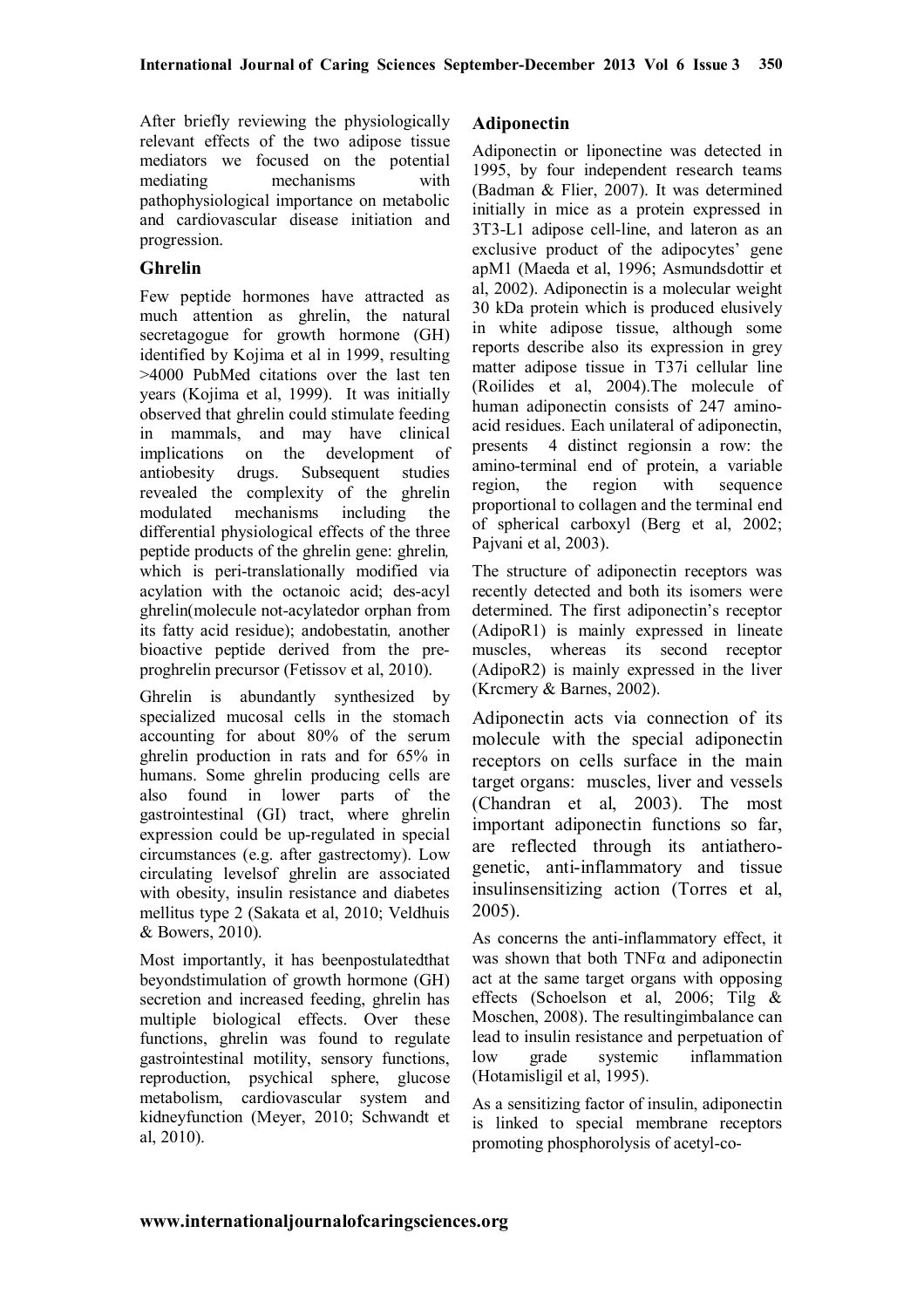enzyme a carboxylase, promoting the anaerobic glycolysis and the oxidation of fattyacids (Yamauchi et al, 2002). Additionally strengthens insulin action at the liver, with beneficial effects on both glycaemia and lipaemia (Thamer et al, 2002; Gressner et al, 2007; Ban & Twigg, 2008; Kamada et al, 2008).

Dingetal showed that adiponectin acts inhibitory for the action of the activating asteroid cells and therefore, to the fibrogenesis process in hepatic parenchyma (Ding et al, 2005). This antifibrotic action at hepatic level it might be processed via inhibition of the connective tissue.

# **Correlation between adiponectin/ghrelin and growth hormone (GH)**

Ghrelin and its receptors are produced in almost all tissues including hypothalamus arcuate nuclei, pituitary and placenta (Pomboet al, 2001; Broglio et al, 2003). Ghrelin affects GH secretion and it was initially locatedin the stomach as a ligand for growth hormone secretagogue (GHS) receptor. Additionally, ghrelin exerts direct and indirect modulation in food intake and energy expenditure.

GH produced and secreted by the anterior lobe of the pituitary, promotes the indirect and along increase connected with its receptor in liver through the production of the insulin –like growth factor (IGFI). It has been proved that ghrelin participates with the GHRH (Growth hormone releasing hormone) and the somatostatin to the regulation of the GH production in the pituitary. Ghrelin stimulates direct GH release in vitro from somatotrophs and also when infused in vivo, although the latter action appears to require the participation of an intact GHRH system. Ghrelin stimulates GH secretion in a synergistic fashion when co-infused with GHRH. Experimental, in vivo and in vitro studies demonstrated strong and dose-dependent effect of ghrelin on GH secretion (Broglio et al, 2001).

In humans GH response to ghrelin resists to the external administration of somatostatin or cortistatin. Sex-independent GH and GHS secretion by Ghrelinis progressively diminished with aging, and it is increased bypharmaceutical doses of estrogen (Seoaneet al, 2000; Whatmore et al, 2002).

It was shown that GH treatment in prepubertal children decreases serum adiponectin levels, further correlated to the growth response. In a step further, GHD **(**Growth Hormone Deficiency) in adolescence is associated with low adiponectin levels and unfavorable lipid metabolism (Lanes et al, 2006). Adiponectin levels are significantly lower in patients with adult GHD than in patients with acromegaly (Fukuda et al, 2004). Adiponectin concentration did not differin patients with GHD and healthy controls, whereas in patients with acromegaly insulin resistance appears to be not closely related to adiponectinemia in dependently of BMI. The different relationship between adiponectin and quantitative insulin sensitivity check index (QUICKI) observed in adultswith either GHD or acromegaly presumablyreflects differences in the mechanisms of insulin resistance under states of GH deficiency or excess (Andersson et al, 2009).

### **Effects of ghrelin and adiponectin on glucose metabolism**

Clinicalstudies were conducted in order to study ghrelin's action on glucose metabolism and insulin secretion. However, they didn't reach to safe conclusion, due to the ghrelin's different actions(sedative and inhibitory action) to insulin secretion.

Oral glucose tolerancetestingwas accompanied by significant suppression to the increasing insulin levels after ghrelin's administration. Thus, it seems that ghrelin inhibits rapidly insulin secretion in humans after intravenous injection, despite high glucose levels and by contrastinsulin inhibits ghrelin's secretion independently of body adiposity. However, co-administration of ghrelin and antagonist of the GH receptor resulted in an increase of insulin resistance (Kojima et al, 1999; Murdolo et al, 2003; Meyer, 2010).

To date, the role of ghrelin in the regulation of insulin secretion remains controversial, possiblybecause of differences in the experimental conditions. Indeed, ghrelin was found to inhibit insulin secretion in the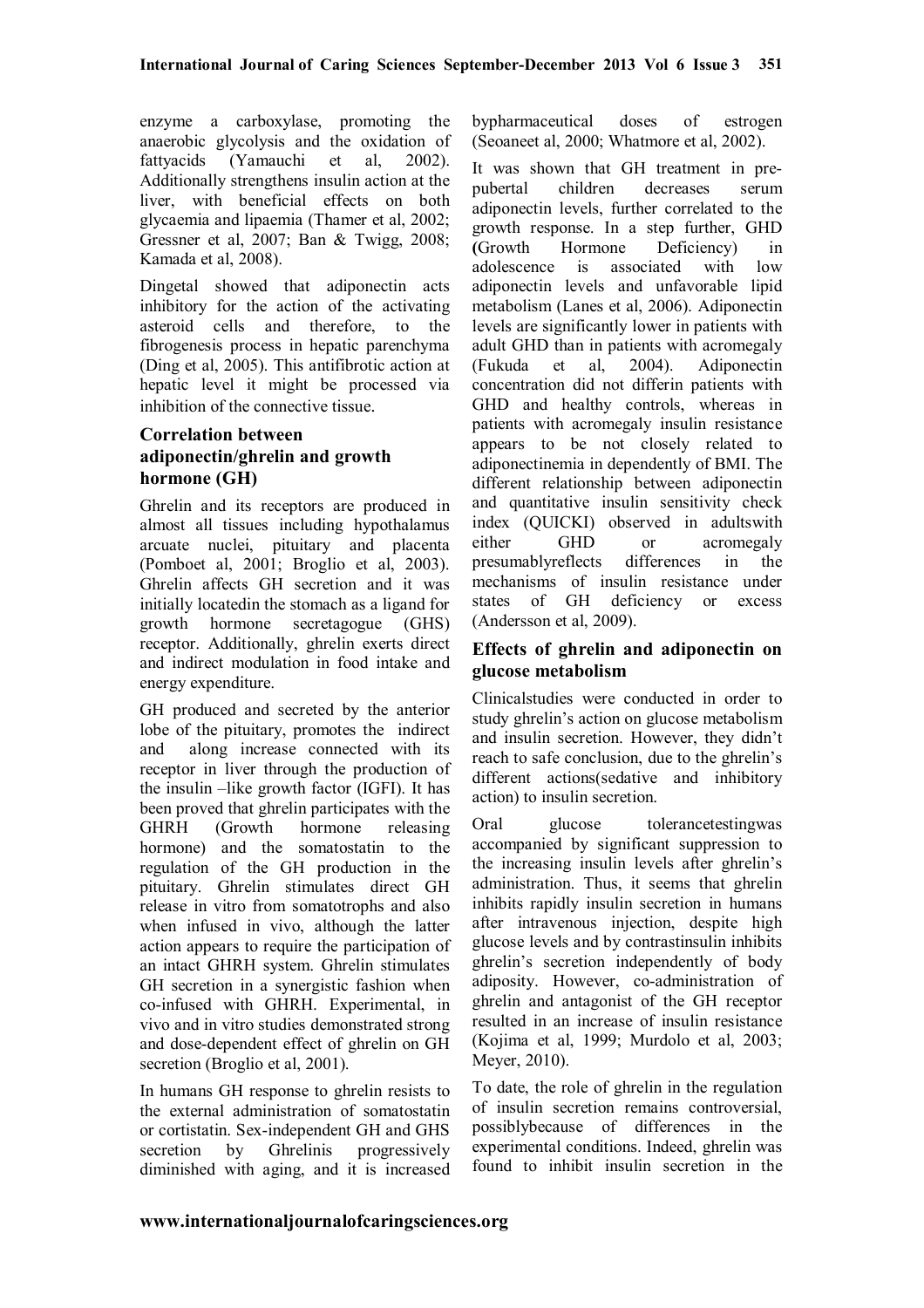majority of the studies but alsoto stimulate insulin secretion in others. For example, ghrelin increased cytosolic free  $Ca^{2+}$ concentrations in rat β-cells and increases insulin secretion in isolated rat pancreatic islets under hyperglycemic conditions. Furthermore, ghrelin increases insulin secretion from the pancreas of both normal and diabetic rats. In contrast, GHS-R1a blockade by specific antagonists or ghrelin inactivation using an antiserum enhanced glucose-induced insulin release and intracellular  $Ca^{2+}$  concentrations in isolated rat islets.Further, exogenous ghrelin decreased insulin secretion in isolated mouse pancreata, in mouse and rat isolated islets, and in β-cell lines (Kahn & Flier, 2000; Holdstock et al, 2003; Gauna et al, 2004; Heppner et al, 2011).

The findings by Tong et al. provide clear proof of concept that ghrelin can reduce glucose-stimulated insulin secretion. Admittedly, it is possible that ghrelin, due to its local synthesis and release within the islets of Langerhans, may reach very high concentrations at the β-cell and act via an autocrine and/or paracrine rather than systemic mechanisms. Furthermore, although not observed by Tong et al., ghrelin has been found to increase plasma epinephrine levels in humans, suggesting that it may also inhibit insulin secretion via a sympathetic response (Tong et al, 2010).

Ghrelin's action in insulin it has been alsostudied in hepatocytes inhuman. It was observed that ghrelin was activating the insulin receptor type 1 (IRS1) demonstrating that ghrelin has a direct anti- insulin effect, but indirect effect in gluconeogenesis.

Finally, ghrelin has a direct effect to glucose levels, leading to hyperglycemia. Intravenous injection of ghrelin increases glucose levels in humans (obese and individuals with normal weight). Ghrelin administration was accompanied by increased glucose levels not by reduction of insulin because hyperglycemia anticipates hypoinsulinemia by 15 min (Sun et al, 2007). In conclusion, despite conflicting views for ghrelin's action in both insulin release and homeostasis, glucose levels are modulated via: GH release, cortisol, adrenaline, and

probably glucagon; enhancementof insulin resistance; activation of gluconeogenesis.

Studies conducted in guinea pigs and later in humans showed are verse relationships between adiponectin and insulin resistance.

There after numerous studies were performed to specifically investigate the correlation between adiponectin levels and metabolic syndrome components including sleep apnea syndrome (Tschritter et al, 2003; Iwashimaet al, 2004; Nagao et al, 2005; Farvid et al, 2005).

Accordingly, low adiponectin levels were detected in patients with type 2 diabetes mellitus (Spranger et al, 2003; Yamauchi et al, 2003), dyslipidemia (Farvid et al, 2005), hypertension, and cardiovascular disease compared to their healthy counterparts (Adamczaket al, 2003; Iwashima et al, 2004).

Gene apM1 was found in chromosome 3q27, a locus correlated with metabolic syndrome, whereas, apM1polymorphismspromoting the inhibition of adiponectin production were identified in individuals with insulin resistance (Kissebah et al, 2000). Particularly, serum adiponectin concentration in pre-diabetic conditions determined the development of type 2 diabetes mellitus. By contrast, reduction of body weight and therapy with thiazolidinediones were accompanied by increase of adiponectin suggesting that the latter could be a potent marker of metabolic syndrome (Maeda et al, 2001; Mather et al, 2008).

Finally, hypoadiponectinemia was found correlated with conditions associated with insulin resistance, such as both alcoholic and no-alcoholic adipose liver disease chronic hepatitis C, and polycystic ovary syndrome (Sato et al, 2005; Youet al, 2005; Tanet al, 2006; Tsochatzis et al, 2006).

The sex- and geographical region-oriented differences in adiponectin levels are not yet fully understood, however, the role of androgens or other confounders (e.g. central type obesity in men, different level of insulin resistance)could at least partly explain that phenomenon (Combset al, 2003; Isobeet al, 2005; Kadowakiet al, 2006; Renaldy et al, 2009).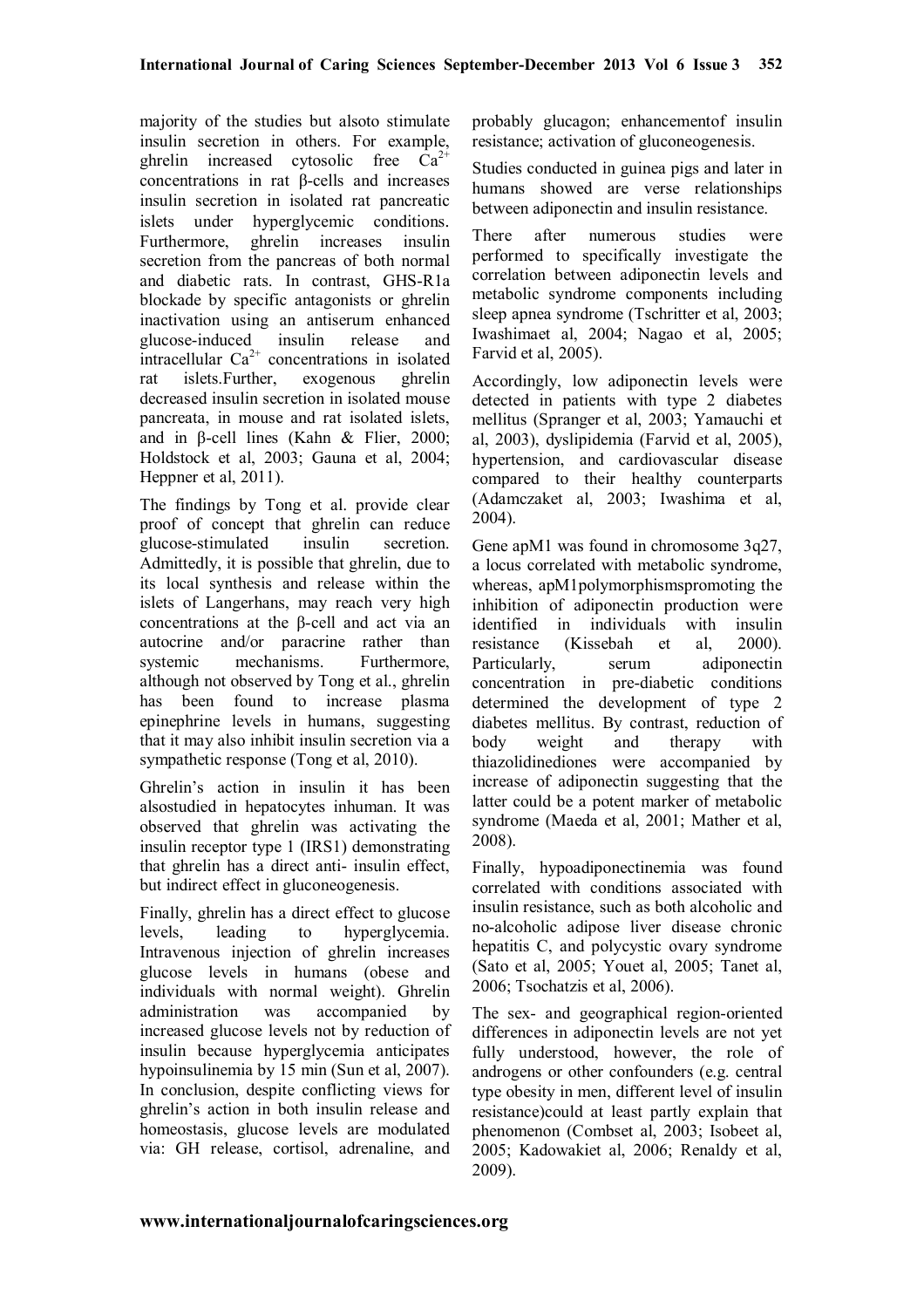# **Correlation between ghrelin/adiponectin and obesity**

As previously discussed ghrelin has a potent orexigenic effect, stimulating AGRP(Agouti-

Related Protein), NPY (Hypothalamic Neurons Neuropeptide), orexin A and B. Ghrelin counteracts the anorexigenic effects of leptin at central nervoussystem (CNS). Ghrelin's levels reach their peak concentration during fasting, whereas caloric intake produces a fall in the serum ghrelin (Pinkney & Williams, 2002).

It is proved that externally administrating high levels of ghrelin can cause stable increase of food intake, leading to increasing weight. The secretion rate makes ghrelin responsible for the immediate increase of thesense of hungry, given that it is increased in the highest levels few minute before the meal and is decreased in the lowest levels after the end of the meal (Cummings et al, 2002; Shiiyaet al, 2002). Obesity is connected with low levels of ghrelin in plasma, whereas the anorexia nervosa is associatedwith high levels.

It stimulates pre-adipocyte differentiation, increases the body fat and inhibits the anorexigenic effect of leptin. After gastric bypass surgery, ghrelin's levels are staidly reduced with simultaneous disorder of the secretion rate. The latter might beattributed to thelossof important number of gastric cells which produce the hormone. In case of bulimia, ghrelin's levels were found to be increased even in persons with normal body mass, probably due to abnormal habits of food intake, putting the suspicion for participation of ghrelin to this disorder (Caminoset al, 2002; Cummings et al, 2002).

In patients with cachexia the administration of ghrelin is correlated with increasing food intake andsimultaneous weightgain (Nagaya et al, 2001; Tanaka et al, 2002). It is also observed that ghrelin's levels are increased in hypothyroidism, whereas their levels are decreased in hyperthyroidism (Caminoset al, 2002).

Adiponectin serum levels are significantly reduced in central obesity. Although the adiponectin is produced exclusively by the antipocytes, mechanisms of negative regression feedback, cause reduction of its

concentration in obesity, unlike the other adiponectines (Nagaya et al, 2001; Berg et al, 2002; Cnop et al, 2003; Takemuraet al, 2007; Komura et al, 2010).

### **Correlation between ghrelin/ adiponectin and cardiovascular diseases**

Ghrelin's receptors have been isolated in whole cardiovascular system. Their concentration found increased in patients with atherosclerosis, coronary heart disease and other vascular diseases. External administration of ghrelin in patients with congestive heart was accompanied by reduction of arterial blood pressure (Kojima & Kangawa, 2005; Zhang et al, 2010), increase of cardiac index and stroke volume without changes in the mean pulmonary pressure. Beneficial results such as improvement of left ventricular function were also documented in animal models due to the reduction of peripheral arterial resistance.

Increased accumulation of the des-acyl ghrelin (inactive form of the hormone) but not of the total ghrelin in plasma, it observed also in patients with renal failure. This increase is connected with creatinine levels. Accordingly, the kidneys have an important role to the clearance and metabolism of desacyl ghrelin.

In the course of normal pregnanciesghrelin levels are negatively correlated with blood pressure, whereas in hypertensive pregnancies ghrelin levels are high (Bodartet al, 1999; Iglesiaset al, 2004; Zhang et al, 2010).

As previously discussed ghrelin administration is associated with decreased systemic vascular resistance whereas increases the cardiac output in patients with heart failure and in healthy individuals and improves the heart structure and function. In animal models of heart failure, ghrelin administration improves cardiac contractility and attenuates the development of cardiac cachexia.

Recent studies demonstrated the antiapoptotic effect of ghrelin in myocardium cells in the context of both ischemic heart failure and anthracycline-induced cardiomyopathy. Additionally, ghrelin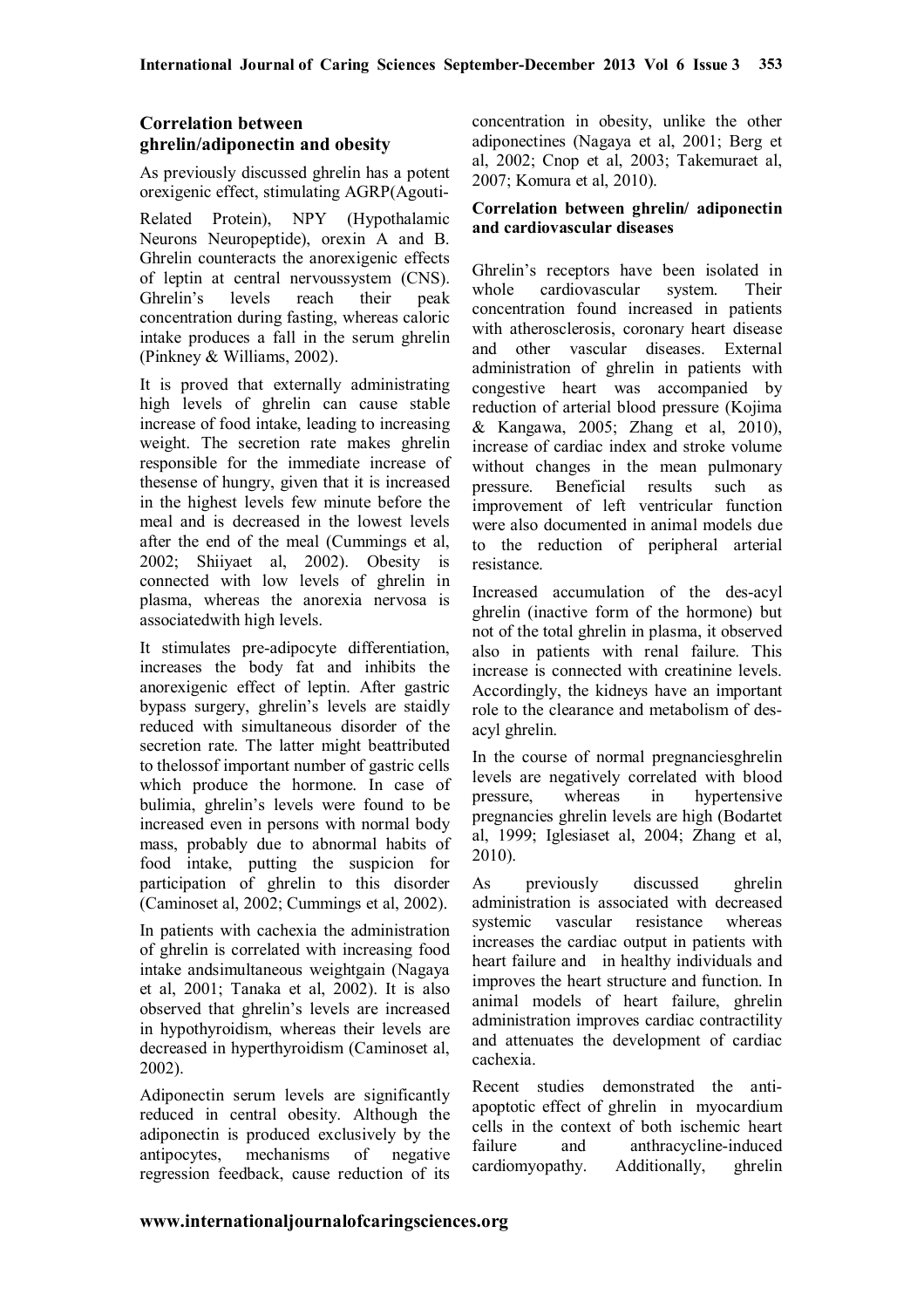attenuates atherosclerotic progression, both by modulation of inflammatory processes and by inhibition of leucocytes chemoattractant properties.

These effects might mediate the possible protective role of ghrelin and its synthetic secretagogoues on cardiovascular system (Muccioli et al, 2000;Wiley & Davenport, 2002; Cao et al, 2006).

At present many clinical studies indicate that adiponectin could have a protective effect against the development of cardiovascular diseases (Frystyk et al, 2007) through its anti-inflammatory effects. In vivo studies in mice confirmed the anti-atherogenic properties of adiponectin previously (Matsuda et al, 2002; Verma et al, 2004).

Adiponectin deficient mice demonstrated enhanced thrombus formation and platelet aggregation at sites of vascular injury as compared with their controlled counterparts (Kato et al, 2006) suggesting that adiponectin may possess potential antithrombotic properties.

Adiponectin has also been shown to: stimulate the productionof nitric oxide (NO) in vascular endothelial cells; inhibitthe expression of adhesion molecules; inhibit class A scavengerreceptor expression in macrophages; and inhibit proliferationand migration of human aortic smooth muscle cells (Hug & Lodish, 2005; Trujillo & Scherer, 2005).

Hypoadiponectinemia appears to be associated with peripheral arterial disease. Low plasma levels of adiponectin were associated with the presence of symptomatic peripheral arterial disease, independent of traditional risk factors (Dieplinger et al, 2006). However, the same inverse relationship was not detected in patients with chronic heart failure. Low concentrations of adiponectin appear to be associated also with an early onset of coronary heart disease and the presence of multiple atherosclerotic lesions on coronary arteries.

The association of hypoadiponectinemia with atherosclerotic disease extends beyond the coronary vasculature. In a case-control study among individuals with or without ischemic

cerebrovascular disease, decreasing concentrations of adiponectin were independently and significantly associated with a higher risk of stroke (Chen et al, 2003).

Lower concentrations of plasma adiponectin have also been associated with both essential hypertension and dyslipidemia. Patients with essential hypertension appear to have significantly lower levels of plasma adiponectin compared to normotensive patients.

A correlation between adiponectin and HDLcholesterol, triglycerides and NT-pro brain natriuretic peptide(BNP), was also observed after adjustment for multiple confounders suggesting that dyslipidemia could be an intermediate link between adiponectin and atherosclerosis progression (Chen et al, 2003; Shibata et al, 2004; Dieplinger et al, 2006).

Adiponectin "paradox" in the setting of heart failure (HF) progression: in HF the increase of the adiponectin levels, associated to the decrease in body weight, have not the waited cardiovascular protective actions. High adiponectin levels act as indicators of disease severity, but its function as pathophysiological mediator is less relevant in this situation suggesting the existence of a "functional adiponectin resistance" in HF.

Adiponectin may serve to limit cardiac remodeling, which leads to hypertrophy and diastolic dysfunction, as well as to provide protection from ischemic damage. In adiponectin deficient mice, pressure overload resulted in enhanced concentric cardiac hypertrophy and increased mortality compared to control mice (Shibata et al, 2004).

## **Conclusions**

An initial interest about ghrelin can be attributed to the ability of ghrelin to stimulate feeding in mammals suggesting it as a potential target for the development of anti-obesity drugs. It has been also proved that ghrelin participates with the GHRH (Growth hormone releasing hormone) and the somatostatin to the regulation of the GH production in the pituitary. Ghrelin is an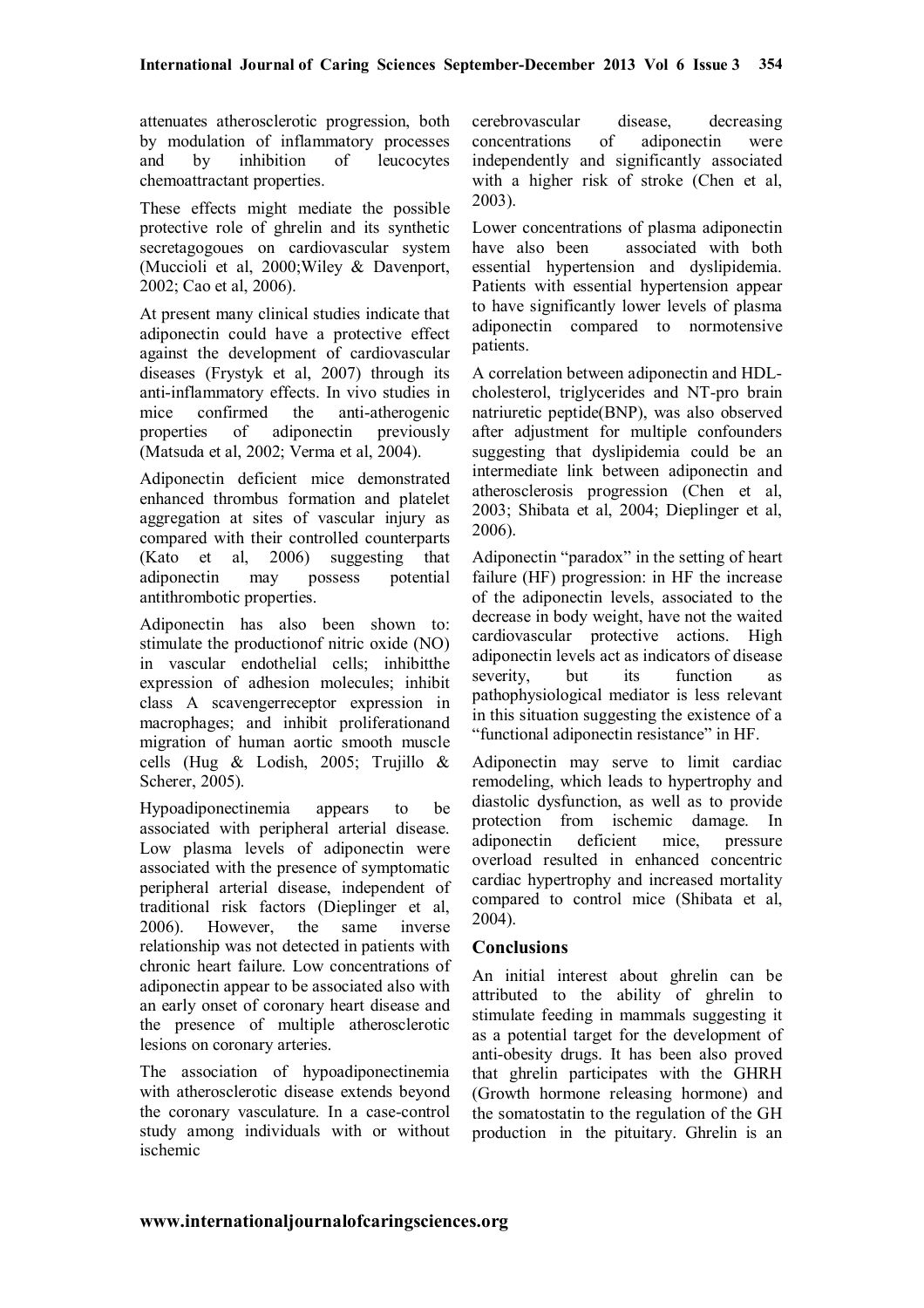important factor influencing growth hormone release during pregnancy too.

The integrative role of ghrelin in homeostatic regulation is evident from its function in the regulation of reproduction versus feeding.

Ghrelin inhibits the activity of the hypothalamic-pituitary-gonadal axis acting both centrally and peripherally, similar to hypothalamic neuropeptide Y (NPY), and a down-stream target of ghrelin. It has been found to increase plasma epinephrine levels in humans, suggesting that it may also inhibit insulin secretion via a sympathetic response.

The ghrelin receptors density concentration has found increased in patients with atherosclerosis, coronary heart disease and other vascular diseases. It has also found that the external administration of ghrelin in patients with congestive heart disease caused positive effects, as reduction of arterial blood pressure without changes of cardiac rate. The adipose tissue does not only store excess of energy, but adipokines also, which are responsible directly and indirectly for the cardiac homeostasis. The adiponectin has a role of mediator in insulin's action as well as a strong ant inflammatory and anti atherogenic action.

The majority of studies have shown the adiponectin's serum concentration is a biological base of diabetes prevention as well as dyslipidemia, hypertension, which are significant factors for cardiovascular disease. The sex, age, nationality, the central obesity hereditary factors affect adiponectin's concentration levels, which are inversionally associated with the adipose mass and the insulin resistance. Its action to the central nervous system increases the energy expenditure and fatty acids oxidation.

Further studies will specify the accurate results and the action mechanisms of adiponectin in order to facilitate the clinical practice. Further studies also are needed to clarify the role of these peptides and to add a new knowledge in international scientific community.

### **References**

Adamczak M., Wiecek A., Funahashi T., Chudek J., Kokot F., Matsuzawa Y. (2003) Decreased plasma adiponectin

concentrations in patients with essential hypertension. Am J Hypertens 16:72-5.

- Andersson B., Carlsson L.M., Carlsson B., Albertsson-Wikland K., Bjarnason R. (2009) Decrease in adiponectin levels correlates to growth response in growth hormone-treated children. Horm Res 71(4):213-8.
- Asmundsdottir L.R., Erlendsdottir H., Gottfredsson M. (2002) Increasing incidence of candidemia: Results from a 20 year nationwide study in Iceland. J Clin Microbiol 40: 3489-3492.
- Badman M.K. & Flier J.S. (2007) The adipocyte as an active participant in energy balance and metabolism. Gastroenterology 132(6):2103–2115.
- Ban C.R. & Twigg S.M. (2008) Fibrosis in diabetes complications: Pathogenic mechanisms and circulating and urinary markers. Vasc Health Risk Manag 4(3): 575–96.
- Berg A.H., Combs T.P., Scherer P.E. (2002) ACRP30/adiponectin: an adipokine regulating glucose and lipid metabolism. Trends Endocrinol Metab 13:84-9.
- Bodart V., Bouchard J.F., McNicoll N., Escher E., Carrière P., Ghigo E., Sejlitz T., Sirois M.G., Lamontagne D., Ong H. (1999) Identification and characterization of a new growth hormone-releasing peptide receptor in the heart. Circ Res 85:796–802.
- Broglio F., Arvat E., Benso A., Gottero C., Muccioli G., Papotti M., van der Lely A.J., Deghenghi R., Ghigo E. (2001) Ghrelin, a natural GH secretagogue produced by the stomach, induces hyperglycaemia and reduces insulin secretion in humans. J Clin Endocrin Metab 86: 50-83.
- Broglio F., Benso A., Castiglioni C., Gottero C., Prodam F., Destefanis S., Gauna C., van der Lely A.J., Deghenghi R., Bo M., Arvat E., Ghigo E. (2003) The endocrine response to ghrelin as a function of gender in humans in young and elderly subjects. J Clin Endocrinol Metab 88(4):1537-42.
- Caminos J.E., Seoane L.M., Tovar S.A., Casanueva F.F., Dieguez C. (2002) Influence of thyroid status and growth hormone deficiency on ghrelin. Eur J Endocrinol 147:159–163.
- Cao J.M., Ong H., Chen C. (2006) Effects of ghrelin and synthetic GH secretagogues on the cardiovascular system. Trends Endocrinol Metab 17:13–8.
- Chandran M., Phillips S.A., Ciaraldi T., Henry R.R. (2003) Adiponectin: More than just another fat cell hormone? Diabetes Care 26:2442-5.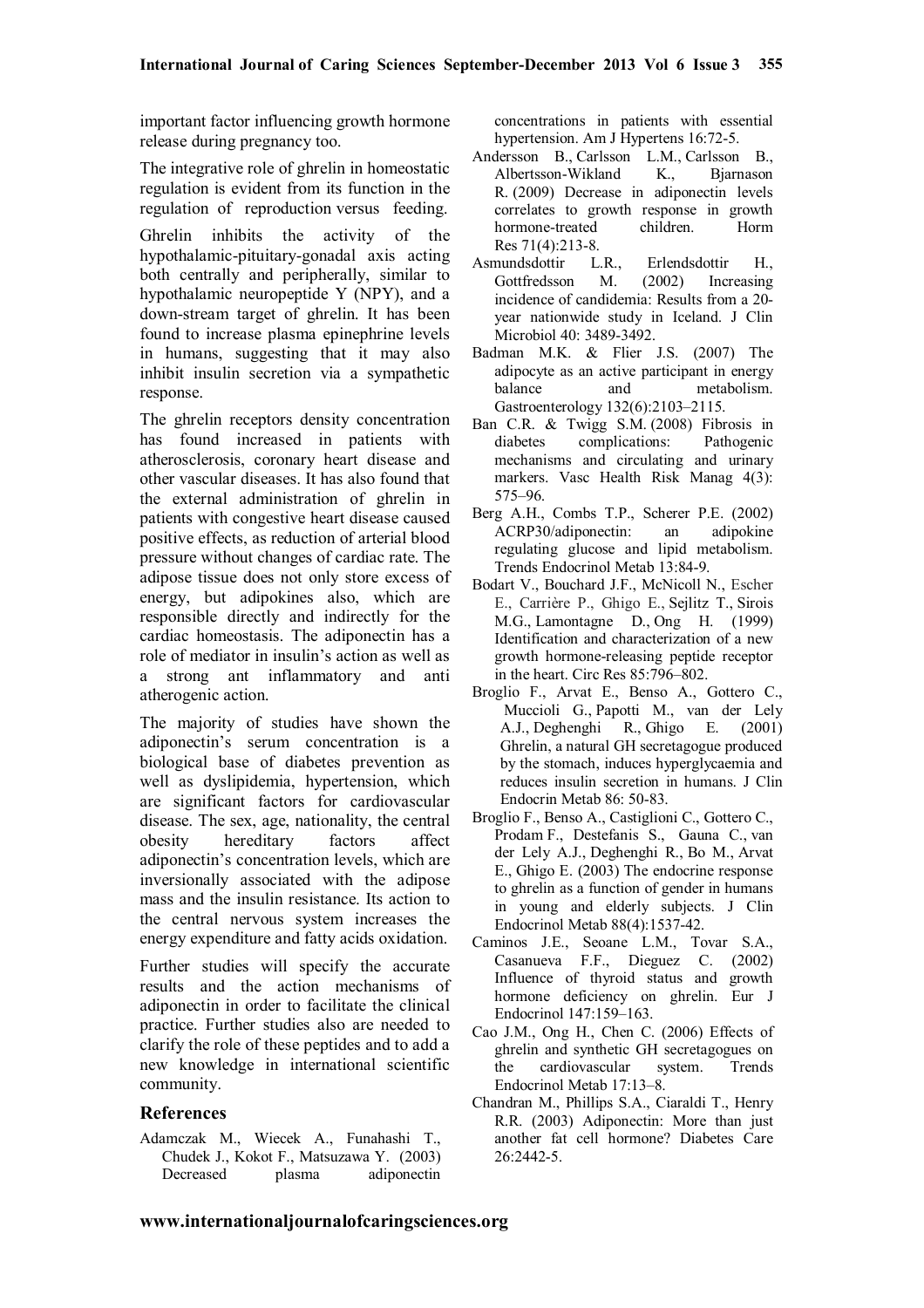- Chen H., Montagnani M., Funahashi T., Shimomura I., Ouon M.J. (2003) Adiponectin stimulates production of nitric oxide in vascular endothelial cells. J Biol Chem 278:45021-45026.
- Cnop M., Havel P.J., Utzschneider K.M., Carr D.B., Sinha M.K., Boyko, E.J., Retzlaff BM, Knopp R.H., Brunzell J.D., Kahn S.E. (2003) Relationship of adiponectin to body fat distribution, insulin sensitivity and plasma lipoproteins: evidence for independent roles of age and sex. Diabetologia 46:459-69.
- Combs T.P., Berg A.H., Rajala M.W., Klebanov S., Iyengar P., Jimenez-Chillaron J.C., Patti M.E., Klein S.L., Weinstein R.S., Scherer P.E. (2003) Sexual differentiation, pregnancy, calorie restriction, and aging affect the adipocytspecific secretory protein adiponectin. Diabetes 52:268-76.
- Cummings D.E., Weigle D.S., Frayo R.S., Breen P.A., Ma M.K., Dellinger E.P., Purnell J.Q. (2002) Plasma ghrelin levels after diet-induced weight loss or gastric bypass surgery. N Engl J Med 346:1623- 1630.
- Dieplinger B., Poelz W., Haltmayer M., Mueller T. (2006) Hypoadiponectinemia is associated with symptomatic atherosclerotic peripheral arterial disease. Clin Chem Lab Med 44:830-833.
- Ding X., Saxena N.K., Lin S., Xu A. (2005) The roles of leptin and adiponectin. A novel paradigm in adipocytokine regulation of liver fibrosis and stellate cell biology. Am J Pathol 166(6):1655-69.
- Farvid M.S., Ng T.W., Chan D.C., Barrett P.H., Watts G.F. (2005) Association of adiponectin and resistin with adipose tissue compartments, insulin resistance and dyslipidaemia. Diabetes Obes Metab 7:406- 13.
- Fetissov S., Laviano A., Kalra S., Inui A. (2010) Update on Ghrelin. Int J Pept Article ID963501.
- Frystyk J., Berne C., Berglund L., Jensevik K., Flyvbjerg A., Zethelius B. (2007) Serum adiponectin is a predictor of coronary heart disease: a population-based 10-year followup study in elderly men. J Clin Endocrin Metab 92(2): 571-576.
- Fukuda I., Hizuka N., Ishikawa Y., Itoh E., Yasumoto K., Murakami Y., Sata A., Tsukada J., Kurimoto M, Okubo Y., Takano K. (2004) Serum adiponectin levels in adult growth hormone deficiency and acromegaly. Growth Horm IGF Res 14(6):449-54.
- Gauna C., Meyler F.M., Janssen J.A., Delhanty P.J., Abribat T., van Koetsveld P., Hofland L.J., Broglio F., Ghigo E., van der Lely A.J. (2004) Administration of acylated ghrelin reduces insulin sensitivity, whereas the combination of acylated plus unacylated ghrelin strongly improves insulin sensitivity. Clin Endocrinol Metab 89:5035–5042.
- Gressner O.A., Weiskirchen R., Gressner A.M. (2007) Evolving concepts of liver fibrogenesis provide new diagnostic and therapeutic options. Comp Hepatol. 6:7.
- Heppner K.M., Tong J., Kirchner H., Nass R., Tschöp M.H. (2011) The ghrelin Oacyltransferase-ghrelin system: a novel regulator of glucose metabolism. Curr Opin Endocrinol Diabetes Obes 18(1):50-5.
- Holdstock C., Ludvigsson J., Karlsson F.A. (2003) Abnormal ghrelin secretion in new onset childhood type 1 diabetes. Diabetologia 47:150–151.
- Hotamisligil G.S., Arner P., Caro J.F., Atkinson R.L., Spiegelman B.M. (1995) Increased adipose tissue expression of TNF-α in human obesity and insulin resistance. J Clin Invest 95:2409-15.
- Hug C. & Lodish H.F. (2005) The role of the adipocyte hormone adiponectin in adiponectin in cardiovascular disease. Curr Opin Pharmacol 5:129-134.
- Iglesias M.J., Pineiro R., Blanco M., Gallego R., Dieguez C., Gualillo O., González-Juanatey J.R., Lago F. (2004) Growth hormone releasing peptide (ghrelin) is synthesized and secreted by cardiomyocytes. Cardiovasc Res 62:481–8.
- Isobe T., Saitoh S., Takagi S., Takeuchi H., Chiba Y. (2005) Influence of gender, age and renal function on plasma adiponectin level: the Tanno and Sobetsu Study. Europ J Endocrinol 153:91-8.
- Iwashima Y., Katsuya T., Ishikawa K., Ouchi N., Ohishi M., Sugimoto K., Fu Y., Motone M., Yamamoto K., Matsuo A., Ohashi K., Kihara S., Funahashi T., Rakugi H., Matsuzawa Y., Ogihara T. (2004) Hypoadiponectinemia is an independent risk factor for hypertension. Hypertension 43:1318-23.
- Kadowaki T., Yamauchi T., Kubota N., Hara K., Ueki K., Tobe K. (2006) Adiponectin and adiponectin receptors in insulin resistance, diabetes, and the metabolic syndrome. J Clin Invest 116:1784-92.
- Kahn B.B. & Flier J.S. (2000) Obesity and insulin resistance. J Clin Invest 106:473– 481.
- Kamada Y., Takehara T., Hayashi N. (2008) Adipocytokines and liver disease. J Gastroenterol 43:811-22.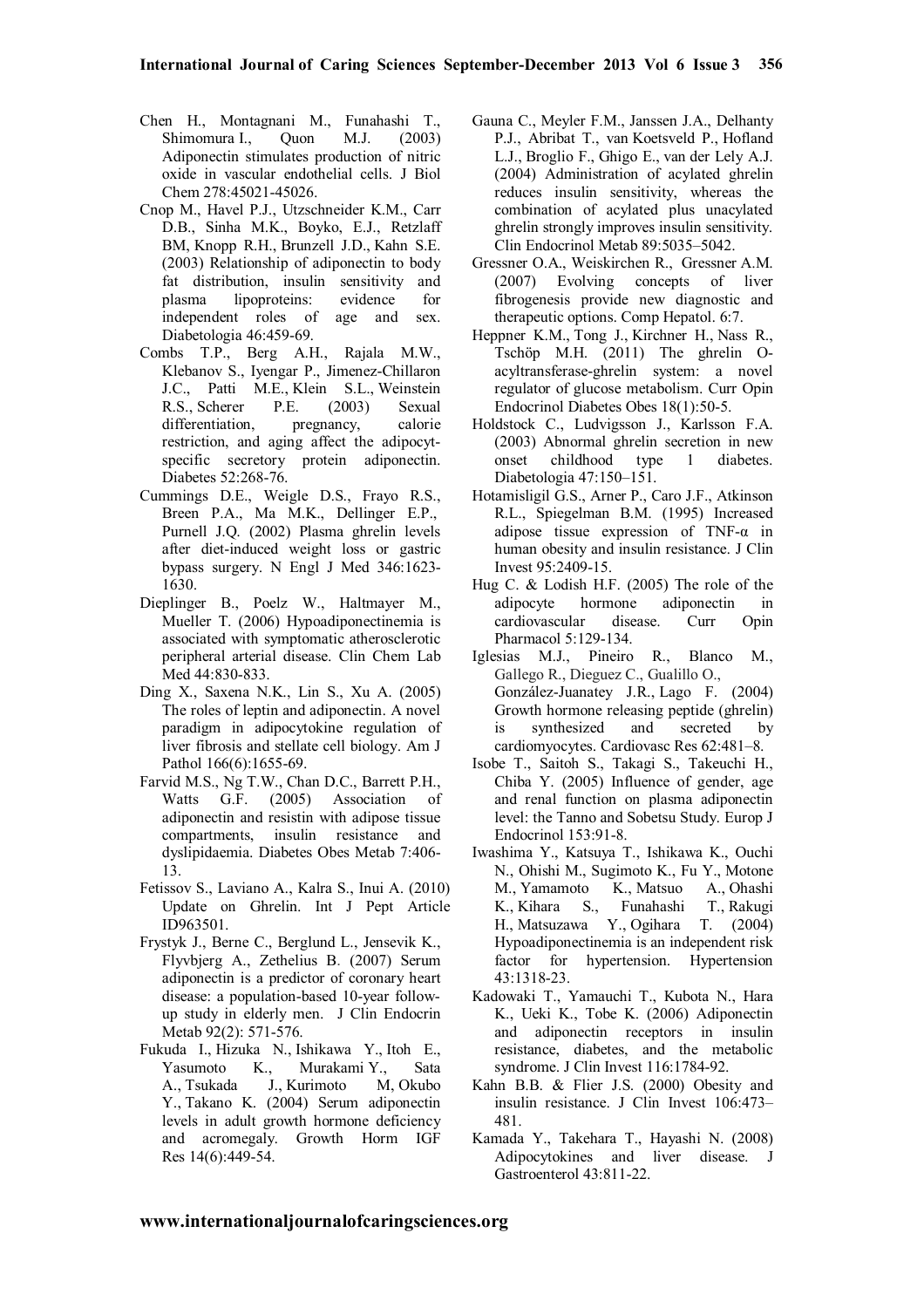- Kato H., Kashiwagi H., Shiraga M., Tadokoro S., Kamae T., Ujiie H., Honda S., Miyata S., Ijiri Y., Yamamoto J., Maeda N., Funahashi T., Kurata Y., Shimomura I., Tomiyama Y., Kanakura Y. (2006) Adiponectin acts as an endogenous antithrombotic factor. Arterioscler Thromb Vasc Biol 26:224-230.
- Kissebah A., Sonnenberg G.E., Myklebust J., Goldstein M., Broman K., James R.G., Marks J.A., Krakower G.R., Jacob H.J., Weber J., Martin L., Blangero J., Comuzzie A.G. (2000) Quantitative trait loci on chromosomes 3 and 17 influence phenotypes of the metabolic syndrome. Proc Natl Acad Sci USA 97:14478-83.
- Kojima M., Hosoda H., Date Y., Sawaguchi A., Mondai M.S., Suganuma Т., Matsukura S., Kangawa K., Nakazato M. (1999) Ghrelin is a growth hormone-releasing acylated peptide from stomach. Nature 402(6762):656–660.
- Kojima M. & Kangawa K. (2005) Ghrelin: structure and function. Physiol Rev 85:495– 522.
- Komura N., Kihara S., Sonoda M., Maeda N., Tochino Y., Funahashi T., Shimomura I. (2010) Increment and impairment of adiponectin in renal failure. Cardiovascular Research 86(3):471–477.
- Korbonits M., Goldstone A., Gueorguiev M., Grossman A.B. (2004) Ghrelin-a hormone with multiple functions. Front Neuroendocrinol 25:27–68.
- Krcmery V. & Barnes A.J. (2002) Non-albicans Candida spp. causing fungaemia: Pathogenicity and antifungal resistance. J Hosp Infect 50: 243-260.
- Lanes R., Soros A., Gunczler P., Paoli M., Carrillo E., Villaroel O., Palacios A. (2006) Growth hormone deficiency, low levels of adiponectin, and unfavorable plasma lipid and lipoproteins. J Pediatr 149(3):324-9.
- Maeda K., Okubo K., Shimomura I., Funahashi T., Matsuzawa Y., Matsubara K. (1996) cDNA cloning and expression of a novel adipose specific collagen-like factor, apM1 (Adipose Most Abundant Gene Transcript 1). Biochem Biophys Res Commun 221:286-289.
- Maeda N., Takahashi M., Funahashi T., Kihara S., Nishizawa H., Kishida K., Nagaretani H., Matsuda M., Komuro R., Ouchi N., Kuriyama H., Hotta K., Nakamura T., Shimomura I., Matsuzawa Y. (2001) PPAR gamma ligands increase expression and plasma concentrations of adiponectin, an adipose-derived protein. Diabetes 50:2094-9.
- Mather K.J., Funahashi T., Matsuzawa Y., Edelstein S., Bray G.A., Kahn S.E., Crandall J., Marcovina S., Goldstein B., Goldberg R., Diabetes Prevention Program. (2008) Adiponectin, change in adiponectin, and progression to diabetes in the Diabetes Prevention Programm. Diabetes 57(4):980-6.
- Matsuda M., Shimomura I., Sata M., Arita Y., Nishida M., Maeda N., Kumada M., Okamoto Y., Nagaretani H., Nishizawa H., Kishida K., Komuro R., Ouchi N., Kihara S., Nagai R., Funahashi T., Matsuzawa Y. (2002) Role of adiponectin in preventing vascular stenosis. The missing link of adipovascularaxis. J Biol Chem, 277:37487- 37491.
- Meyer C. (2010) Final Answer: Ghrelin Can Suppress Insulin Secretion in Humans, but Is It Clinically Relevant? Diabetes 59(11):2726-8.
- Muccioli G., Broglio F., Valetto M.R., Ghe C., Catapano F., Graziani A., Papotti M., Bisi G., Deghenghi R., Ghigo E. (2000) Growth hormone-releasing peptides and the cardiovascular system. Ann Endocrinol 61:27–31.
- Murdolo G., Lucidi P., Di Loreto C., Parlanti N., De Cicco A., Fatone C., Fanelli C.G., Bolli G.B., Santeusanio F., De Feo P. (2003) Insulin is required for prandial ghrelin suppression in humans. Diabetes 52:2923–2927.
- Nagao K., Inoue N., Wang Y.M., Shirouchi B., Yanagita T. (2005) Dietary conjugated linoleic acid alleviates nonalcoholic fatty liver disease in Zucker (fa/fa) rats. J Nutr 135:9-13.
- Nagaya N., Uematsu M., Kojima O.M., Ikeda Y., Yoshihara F., Shimizu W., Hosoda H., Hirota Y., Ishida H., Mori H., Kangawa K. (2001) Chronic administration of ghrelin improves left ventricular dysfunction and attenuates development of cardiac cachexia in rats with heart failure. Circulation 104:1430–1435.
- Nagaya N., Uematsu M., Kojima M., Date Y., Nakazato M., Okumura H., Hosoda W., Yamagishi H., Koh H., Yutani C.,Kangawa K. (2001) Elevated circulating level of ghrelin in cachexia associated with chronic heart failure: relationships between ghrelin and anabolic/catabolic factors. Circulation 104:2034–2038.
- Pajvani U.B., Du X., Combs T.P., Berg A.H., Rajala M.W., Schulthess T., Engel J., Brownlee M., Scherer P.E. (2003) Structure-function studies of the adipocyte-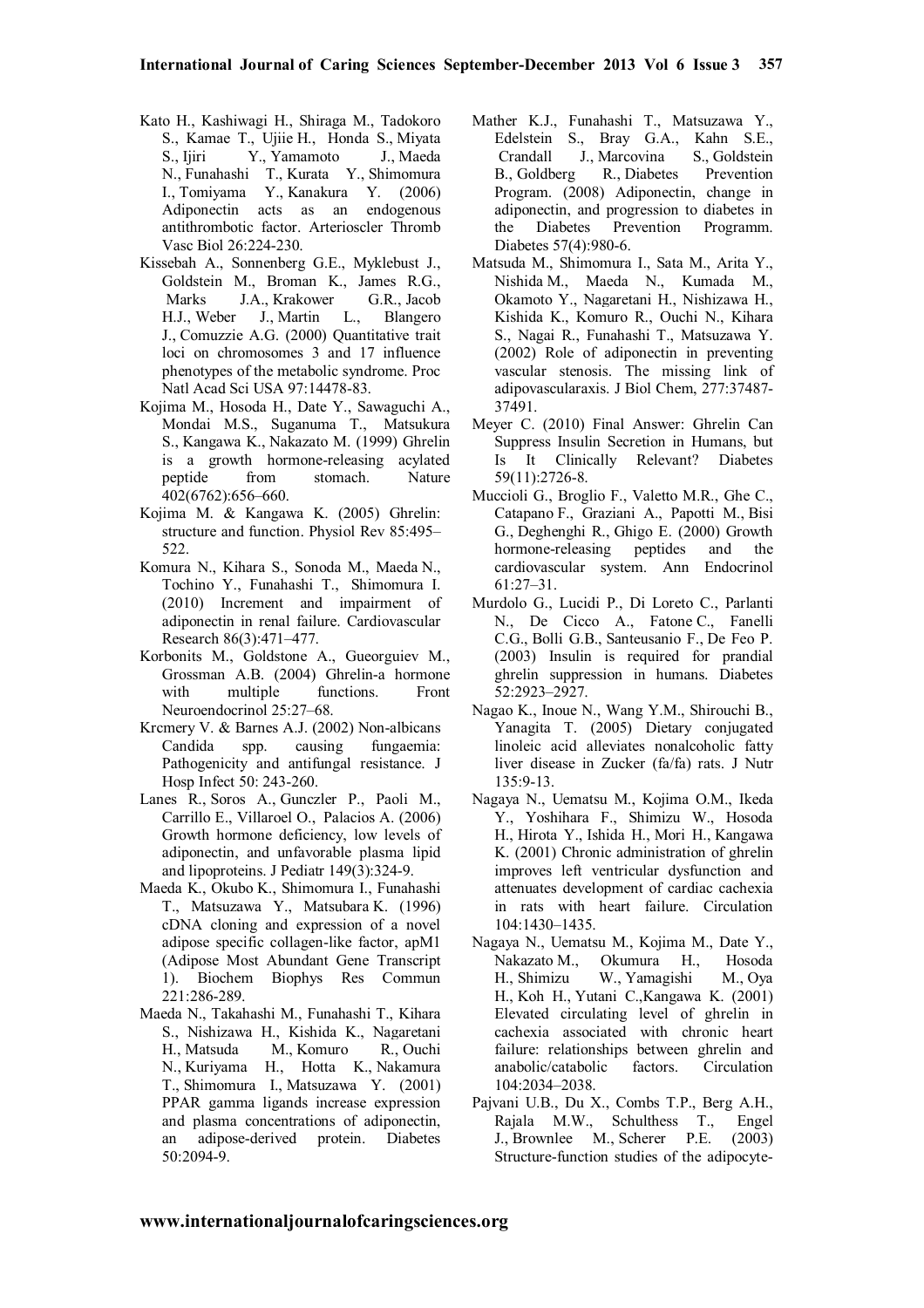secreted hormone Acrp30/adiponectin. J Biol Chem 278:9073-85.

- Pinkney J. & Williams G. (2002) Ghrelin gets hungry. Lancet 359:1360–1361.
- Pombo M., Pombo C.M., Garcia A., Caminos E., Gualillo O., Álvarez C.V., Casanueva F.F., Dieguez C. (2001) Hormonal control of growth hormone secretion. Horm Res 55 (suppl 1): 11-6.
- Renaldy O., Pramono B., Sinorita H., Purnomo L.B., Asdie R.H., Asdie A.H. (2009) Hypoadiponectinemia: A risk factor for metabolic syndrome. Acta Med Indones  $41.20 - 4$
- Roilides E., Farmaki E., Evdoridou J., Dotis J., Hatziioannidis E., Tsivitanidou M., Bibashi E., Filioti I., Sofianou D., Gil-Lamaignere C., Mueller F.M., Kremenopoulos G. (2004) Neonatal candidiasis: Analysis of epidemiology, drug susceptibility, and molecular typing of causative isolates. Eur J Clin Microbial Infect Dis 23: 745-750.
- Sakata I. & Sakai T. (2010) Ghrelin cells in the gastrointestinal tract. Inter J Pept Article ID 945056.
- Sato S., Furuta K., Mishiro T., Miyake T., Kohge N., Akagi S., Adachi K., Kinoshita Y. (2005) Serum adiponectin concentration in patients with hepatitis C virus. J Clin Gastroenterol 39(8):744-5.
- Schoelson S.E., Lee J., Goldfine A.B. (2006) Inflammation and insulin resistance. J Clin Invest 116(7):1793-801.
- Schwandt S.E., Peddu S.C., Riley L.G. (2010) Differential roles for octanoylated and decanoylated ghrelins in regulating appetite and metabolism. Inter J Pept Article ID 275804.
- Seoane L.M., Tovar S., Baldelli R., Arvat E., Ghigo E., Casanueva F.F., Dieguez C. (2000) Ghrelin elicits a marked stimulatory effect on GH secretion in freely-moving rats. Eur J Endocrinol 143: 7-9.
- Shapiro L. & Scherer P.E. (1998) The crystal structure of a complement-1q family protein suggests an evolutionary link to tumor necrosis factor. Curr Biol 8: 335–338.
- Shibata R., Ouchi N., Ito M., Kihara S., I., Pimentel D.R., Kumada M., Sato K., Schiekofer S., Ohashi K., Funahashi T., Colucci W.S., Walsh K. (2004) Adiponectin-mediated modulation of hypertrophic signals in the heart. Nat Med 10:1384-1389.
- Shiiya T., Nakazoto M., Mizuta M., Date Y., Mondal M.S., Tanaka M., Nozoe S., Hosoda H., Kangawa K., Matsukura S. (2002) Plasma ghrelin levels in lean and obese humans and the effect of glucose on ghrelin

secretion. J Clin Endocrinol Metab 87:240– 244.

- Spranger J., Kroke A., Mohlig M., Bergmann M.M., Ritsow M., Boeing H., Pfeiffer A.F. (2003) Adiponectin and protection against type 2 diabetes mellitus. Lancet 361:226-8.
- Sun Y., Asnicar M., Smith R.G. (2007) Central and peripheral roles of ghrelin on glucose homeostasis. Neuroendocrine 86:215–228.
- Takemura Y., Ouchi N., Shibata R., Aprahamian T., Kirber M.T., Summer R.S., Kihara S., Walsh K. (2007) Adiponectin modulates inflammatory reactions via calreticulin receptor-dependent clearance of early apoptotic bodies. J Clin Invest 117(2):375–386.
- Tan B.K., Chen J., Digby J.E., Keay S.D., Kennedy C.R., Randeva H.S. (2006) Upregulation of adiponectin receptor 1 and 2 mRNA and protein in adipose tissue and adipocytes in insulin-resistant women with polycystic ovary syndrome. Diabetologia 49:2723-8.
- Tanaka M., Naruo T., Muranaga T., Yasuhara D., Shiiya T., Nakazato M., Matsukura S., Nozoe S. (2002) Increased fasting plasma ghrelin levels in patients with bulimia nervosa. Eur J Endocrinol 146:R1– R3.
- Tilg H. & Moschen A.R. (2008) Inflammatory mechanisms in the regulation of insulin resistance. Mol Med 14; 222-31.
- Thamer C., Machann J., Tschritter O., Haap M., Wietek B., Dahl D., Bachmann O., Fritsche A., Jacob S., Stumvoll M., Schick F., Häring H.U. (2002) Relationship between serum adiponectin concentration and intracellular lipid stores in humans. Horm Metab Res 34:646-9.
- Tong J., Prigeon R.L., Davis H.W., Bidlingmaier M., Kahn S.E., Cummings D.E., Tschöp M.H., D'Alessio D. (2010) Ghrelin suppresses glucose-stimulated insulin secretion and deteriorates glucose tolerance in healthy humans. Diabetes 59(9):2145-51.
- Torres H.A., Hachem R.Y., Chemaly R.F., Kontoyiannis D.P., Raad I.I. (2005) Posaconazole: a broad-spectrum triazole antifungal. Lancet Infect Dis 5: 775-785.
- Trujillo M.E. & Scherer P.E. (2005) Adiponectin—journey from an adipocyte secretory protein to biomarker of the metabolic syndrome. J Intern Med 257:167- 175.
- Tschritter O., Fritsche A., Thamer C., Haap M., Shirkavand F., Rahe S., Staiger H., Maerker E., Häring H., Stumvoll M. (2003) Plasma adiponectin concentrations predict insulin